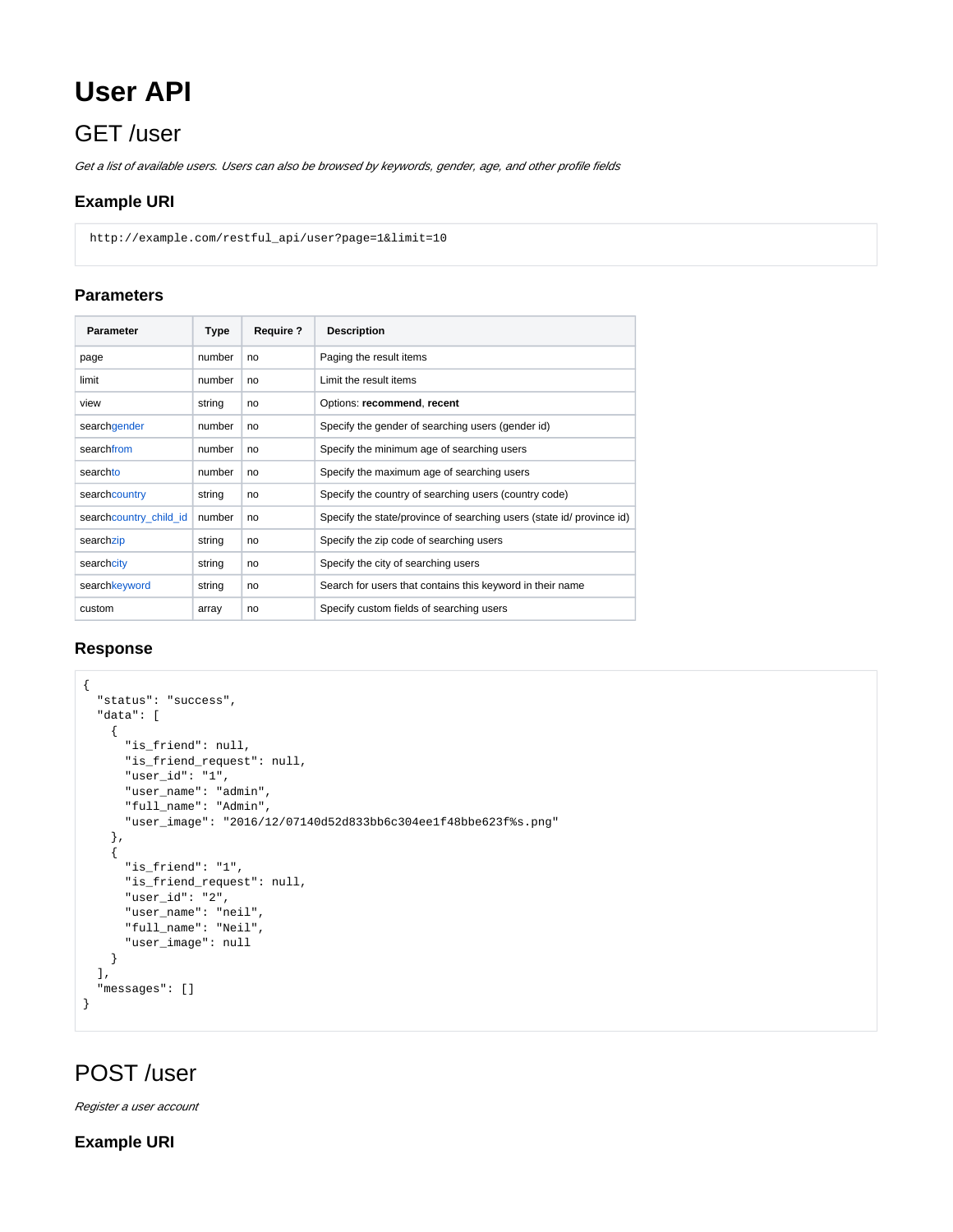http://example.com/restful\_api/user

### **Parameters**

Input fields based on site settings for the registration

### **Response**

```
{
   "status": "success",
   "data": {
     "cover_photo_exists": null,
    "user_id": "7",
    "user_group_id": "2",
    "user_name": "profile-7",
    "full_name": "Vivian",
    "email": "vivian@example.com",
     "gender": "0",
     "birthday": null,
     "birthday_search": "0",
     "country_iso": null,
     "language_id": null,
     "time_zone": null,
     "user_image": null,
     "is_online": null,
     "title": "Registered User",
     "is_friend": false,
     "is_friend_of_friend": false,
     "is_friend_request": false,
     "relation_id": null,
     "relation_with_id": null,
     "relation_phrase": null
  },
   "messages": [
     "User successfully added."
  \, \, \,}
```
# GET /user/:id

Get information of a specific user by user id

### **Example URI**

http://example.com/restful\_api/user/1

#### **Parameters**

| <b>Parameter</b> | Type       | <b>Require ?</b> | <b>Description</b> |
|------------------|------------|------------------|--------------------|
| id               | number ves |                  | User id            |

### **Response**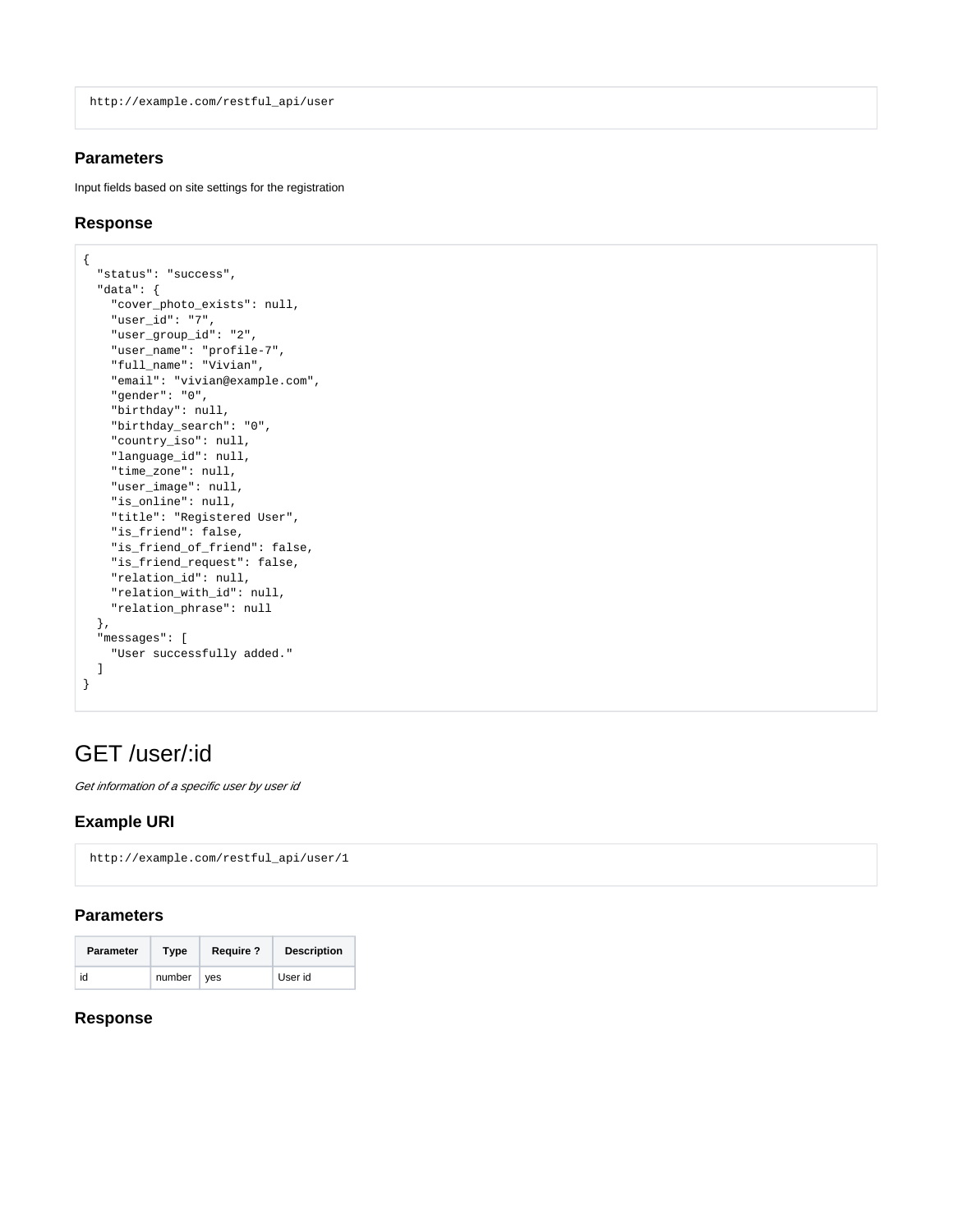```
{
  "status": "success",
  "data": {
    "cover_photo_exists": "6",
    "user_id": "1",
    "user_group_id": "1",
    "user_name": "admin",
    "full_name": "Admin",
     "email": "robert@example.com",
     "gender": "3",
     "birthday": "05091988",
    "birthday_search": "579139200",
    "country_iso": "US",
    "language_id": "en",
     "time_zone": "z357",
     "user_image": "2016/12/07140d52d833bb6c304ee1f48bbe623f%s.png",
     "is_online": "1",
     "title": "Administrator",
    "is_friend": false,
    "is_friend_of_friend": false,
    "is_friend_request": false,
     "relation_id": "2",
     "relation_with_id": "0",
     "relation_phrase": "Single"
  },
   "messages": []
}
```
# PUT /user/:id

Update a specific user

### **Example URI**

http://example.com/restful\_api/user/1

### **Parameters**

| <b>Parameter</b>      | <b>Type</b> | <b>Require?</b> | <b>Description</b>      |
|-----------------------|-------------|-----------------|-------------------------|
| id                    | number      | yes             | User Id                 |
| val[email]            | string      | no              | Email address           |
| val[user_name]        | string      | no              | User name               |
| val[full_name]        | string      | no              | Full name               |
| val[language_id]      | string      | no              | Language id             |
| val[time zone]        | string      | no              | Timezone id             |
| val[default_currency] | string      | no              | Default currency        |
| val[city_location]    | string      | no              | City location           |
| val[country iso]      | string      | no              | Country iso             |
| val[day]              | number      | no              | Day of birth            |
| val[month]            | number      | no              | Month of birth          |
| val[year]             | number      | no              | Year of birth           |
| val[gender]           | number      | no              | Gender id               |
| val[country_child_id] | number      | no              | State id or province id |
| val[postal_code]      | string      | no              | Postal code             |
| val[relation]         | number      | no              | <b>Relation id</b>      |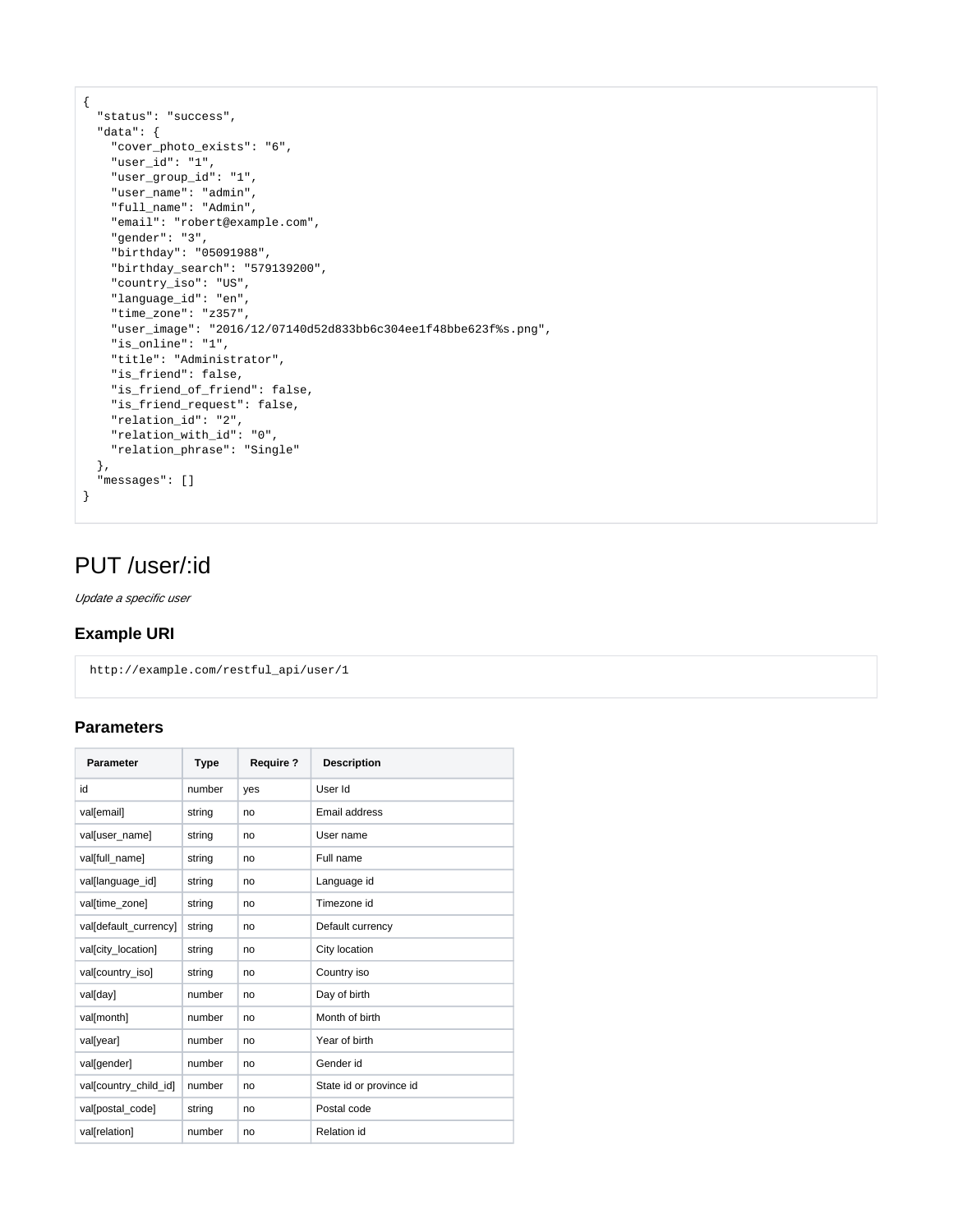| val[relation with] | number     | no | Id of user that have relation with this user |
|--------------------|------------|----|----------------------------------------------|
| val[password]      | string     | no | Update password                              |
| validelete image]  | number     | no | Delete profile photo or not                  |
| image              | image file | no | Upload profile photo                         |

#### **Response**

```
{
   "status": "success",
   "data": {
    "cover_photo_exists": null,
    "user_id": "7",
    "user_group_id": "2",
    "user_name": "profile-7",
     "full_name": "Vivian",
     "email": "vivian@phpfox.com",
     "gender": "0",
     "birthday": null,
    "birthday_search": "0",
    "country_iso": null,
    "language_id": null,
     "time_zone": null,
     "user_image": null,
     "is_online": null,
     "title": "Registered User",
     "is_friend": false,
     "is_friend_of_friend": false,
     "is_friend_request": false,
     "relation_id": null,
     "relation_with_id": null,
     "relation_phrase": null
  },
  "messages": [
    "User successfully added."
  ]
}
```
# DELETE /user/:id

Delete a specific user

### **Example URI**

http://example.com/restful\_api/user/2

#### **Parameters**

| <b>Parameter</b> | Type         | <b>Require?</b> | <b>Description</b> |
|------------------|--------------|-----------------|--------------------|
| id               | $number$ ves |                 | User id            |

#### **Response**

```
{
  "status": "success",
  "data": [],
  "messages": [
    "User successfully deleted."
  ]
}
```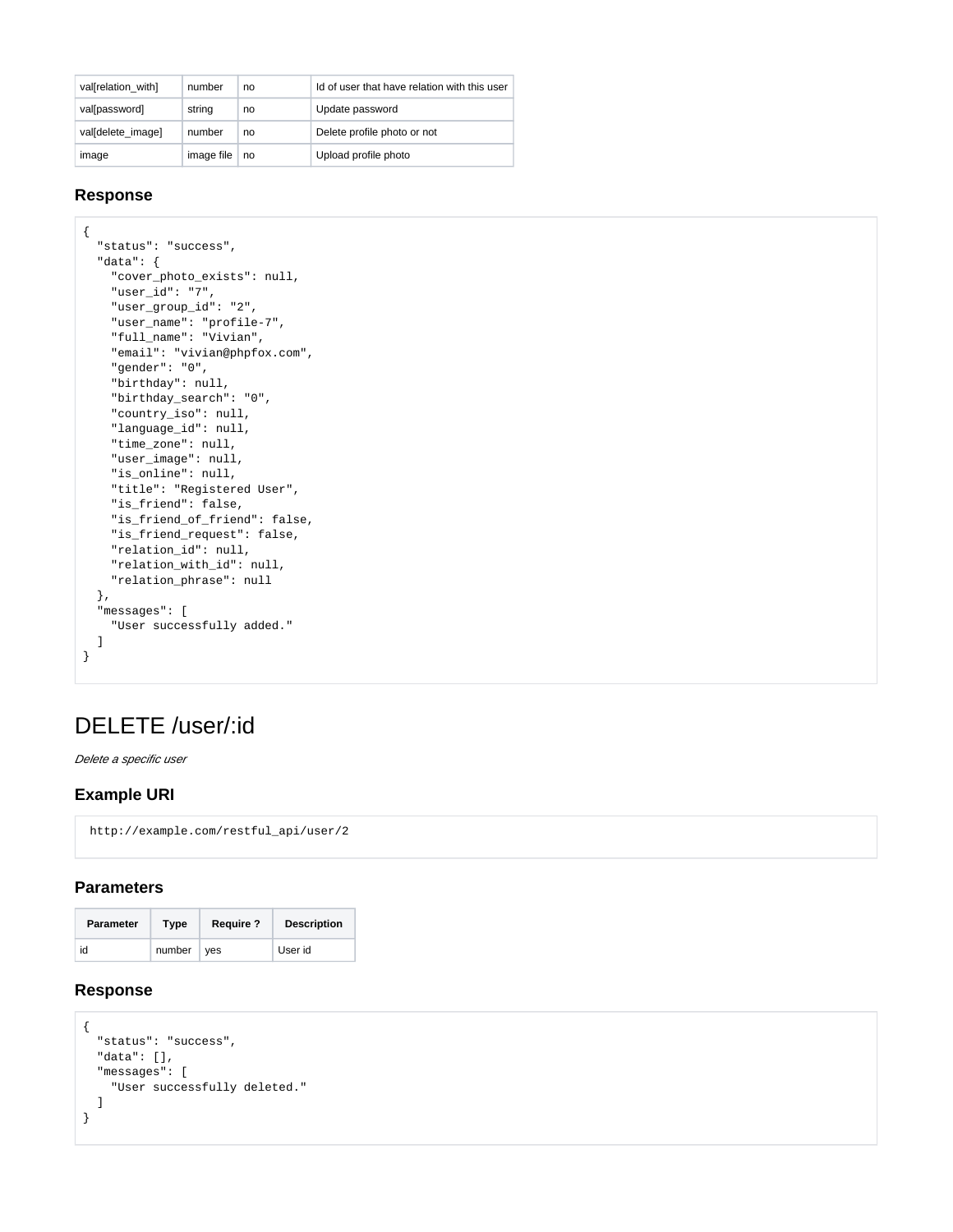# GET /user/custom/:id

Get custom fields information of a specific user by user id

### **Example URI**

http://example.com/restful\_api/user/custom/1

### **Parameters**

| <b>Parameter</b> | Type         | <b>Require?</b> | <b>Description</b> |
|------------------|--------------|-----------------|--------------------|
| id               | $number$ ves |                 | User id            |

#### **Response**

```
{
   "status": "success",
   "data": [
    {
       "field_id": "2",
       "field_name": "job",
       "field_label": "Job",
       "var_type": "select",
       "value": "Back-end Developer",
       "custom_value": "1",
       "group_id": "2",
       "group_label": "Personal Information"
     },
     {
       "field_id": "3",
       "field_name": "hobbies_and_interest",
       "field_label": "hobbies and interests:",
       "var_type": "text",
       "value": "Reading books, traveling, cooking...",
       "custom_value": "",
       "group_id": "2",
       "group_label": "Personal Information"
     },
     {
       "field_id": "1",
       "field_name": "about_me",
       "field_label": "About Me",
       "var_type": "textarea",
       "value": "I'm a good guy :)",
       "custom_value": "",
       "group_id": "1",
       "group_label": "About Me"
     }
  ],
   "messages": []
}
```
# PUT /user/custom/:id

Update custom fields values of a specific user

# **Example URI**

```
 http://example.com/restful_api/user/custom/1
```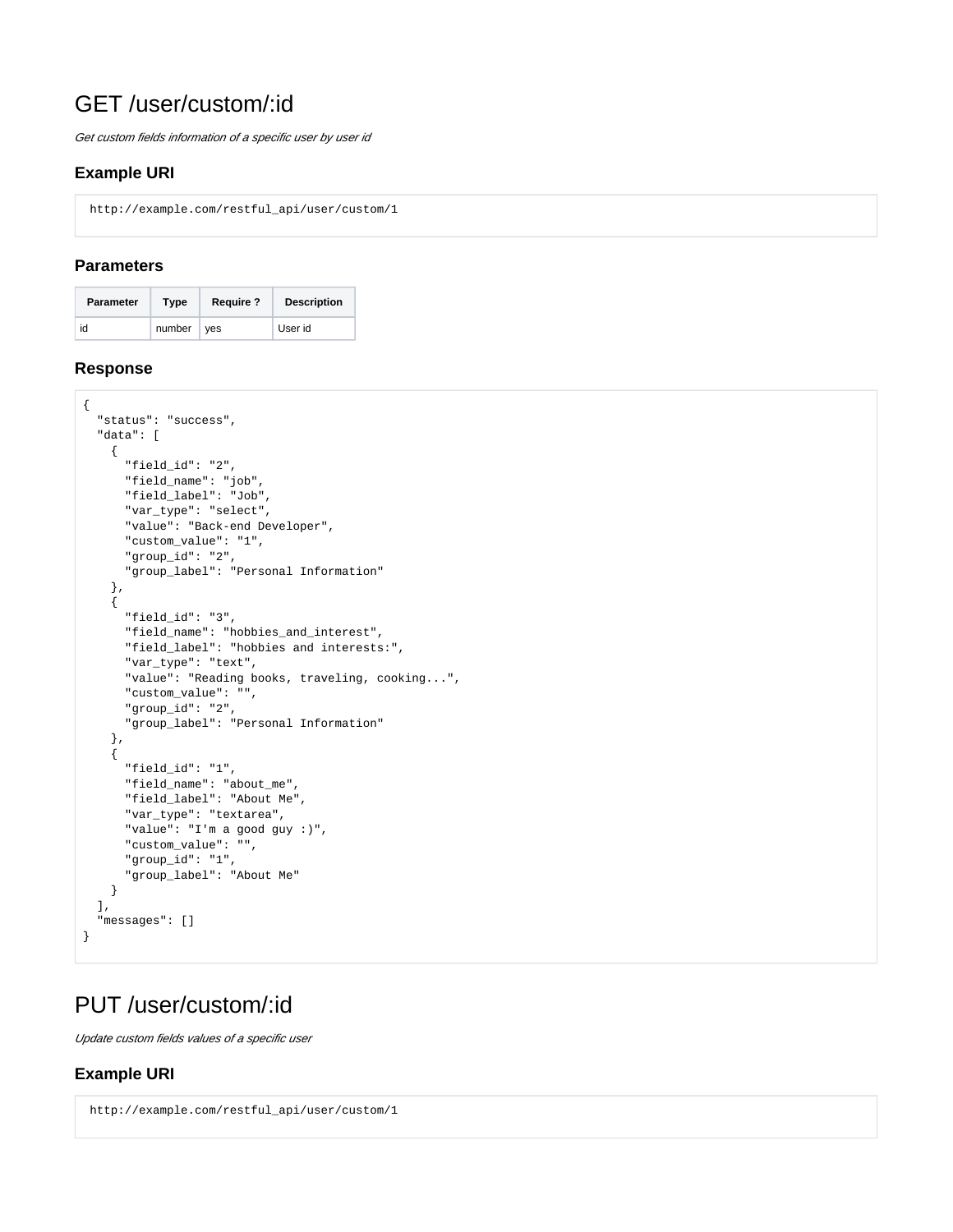#### **Parameters**

| <b>Parameter</b> | Type   | <b>Require ?</b> | <b>Description</b>   |
|------------------|--------|------------------|----------------------|
| id               | number | ves              | User Id              |
| custom           | array  | no               | Custom fields values |

#### **Response**

```
{
   "status": "success",
   "data": [
    {
       "field_id": "3",
      "field_name": "hobbies_and_interest",
       "field_label": "hobbies and interests:",
       "var_type": "text",
       "value": "Reading books, traveling, cooking...",
       "custom_value": "",
       "group_id": "2",
       "group_label": "Personal Information"
    },
     {
       "field_id": "2",
      "field_name": "job",
       "field_label": "Job",
       "var_type": "select",
       "value": "Back-end Developer",
       "custom_value": "1",
       "group_id": "2",
       "group_label": "Personal Information"
    },
     {
       "field_id": "1",
       "field_name": "about_me",
       "field_label": "About Me",
       "var_type": "textarea",
       "value": "I'm a good guy :)",
       "custom_value": "",
       "group_id": "1",
       "group_label": "About Me"
    }
  ],
   "messages": [
     "Custom fields successfully updated."
  ]
}
```
# GET /user/mine

Get current user

#### **Example URI**

http://example.com/restful\_api/user/mine

#### **Response**